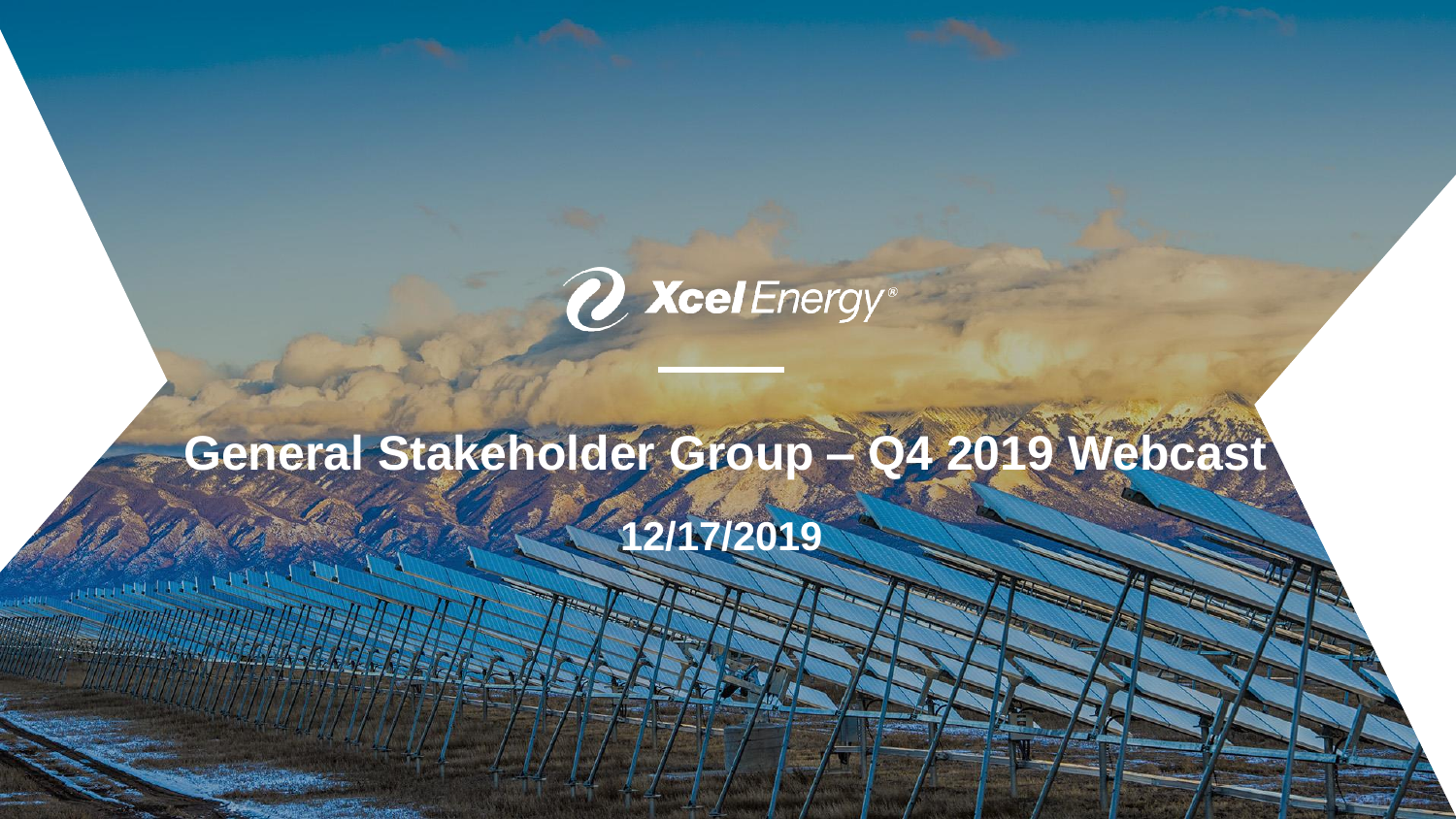

- Regulatory Update
- Dashboards/Program Updates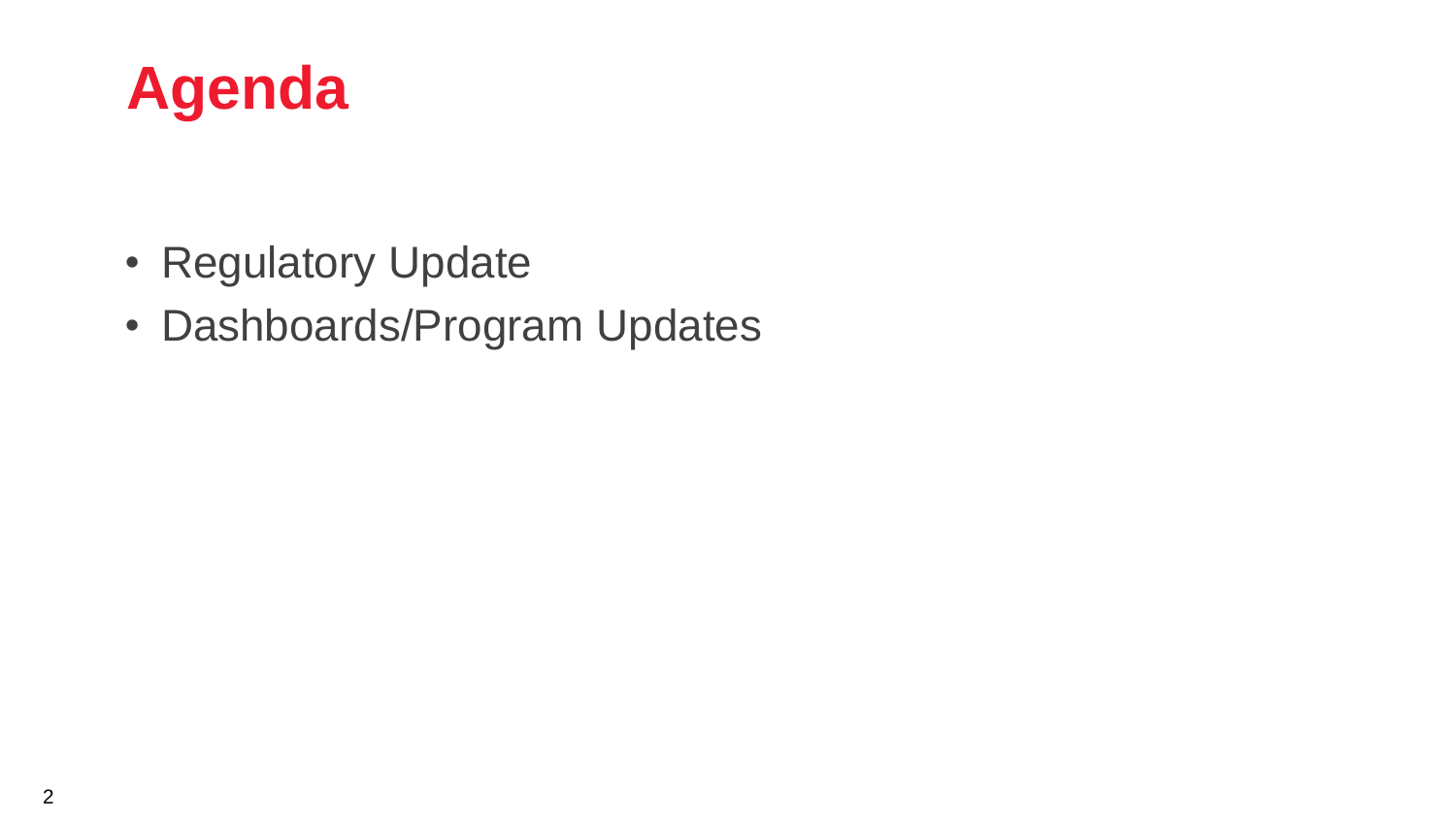# Regulatory Update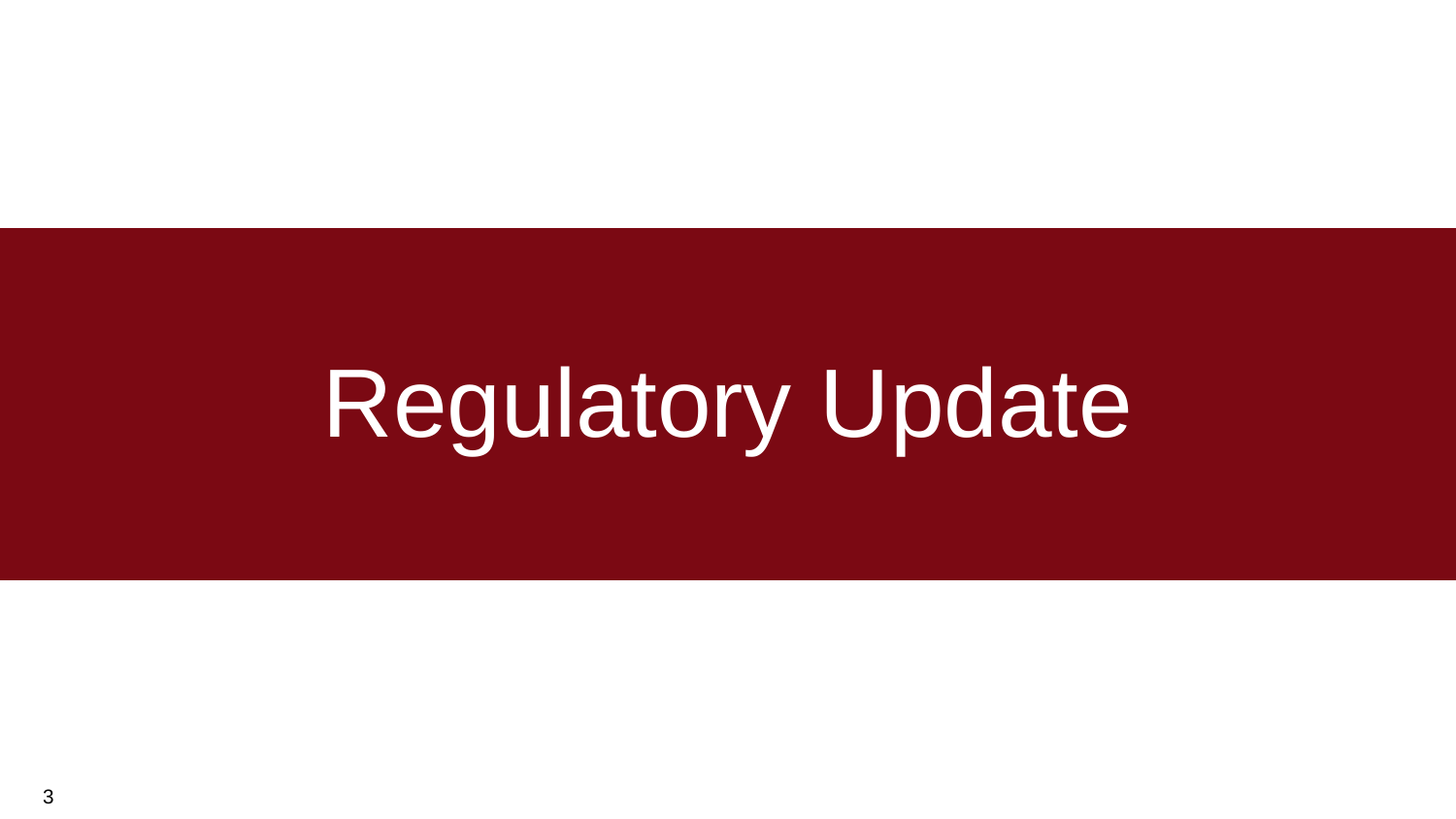#### **Since the last stakeholder meeting**

- Solar Garden Subgroup Meetings
	- September 16, 2019
	- October 31, 2019
	- December 4, 2019
- RE Plan
	- Answer Testimony
	- Rebuttal Testimony
	- Discovery
	- Hearing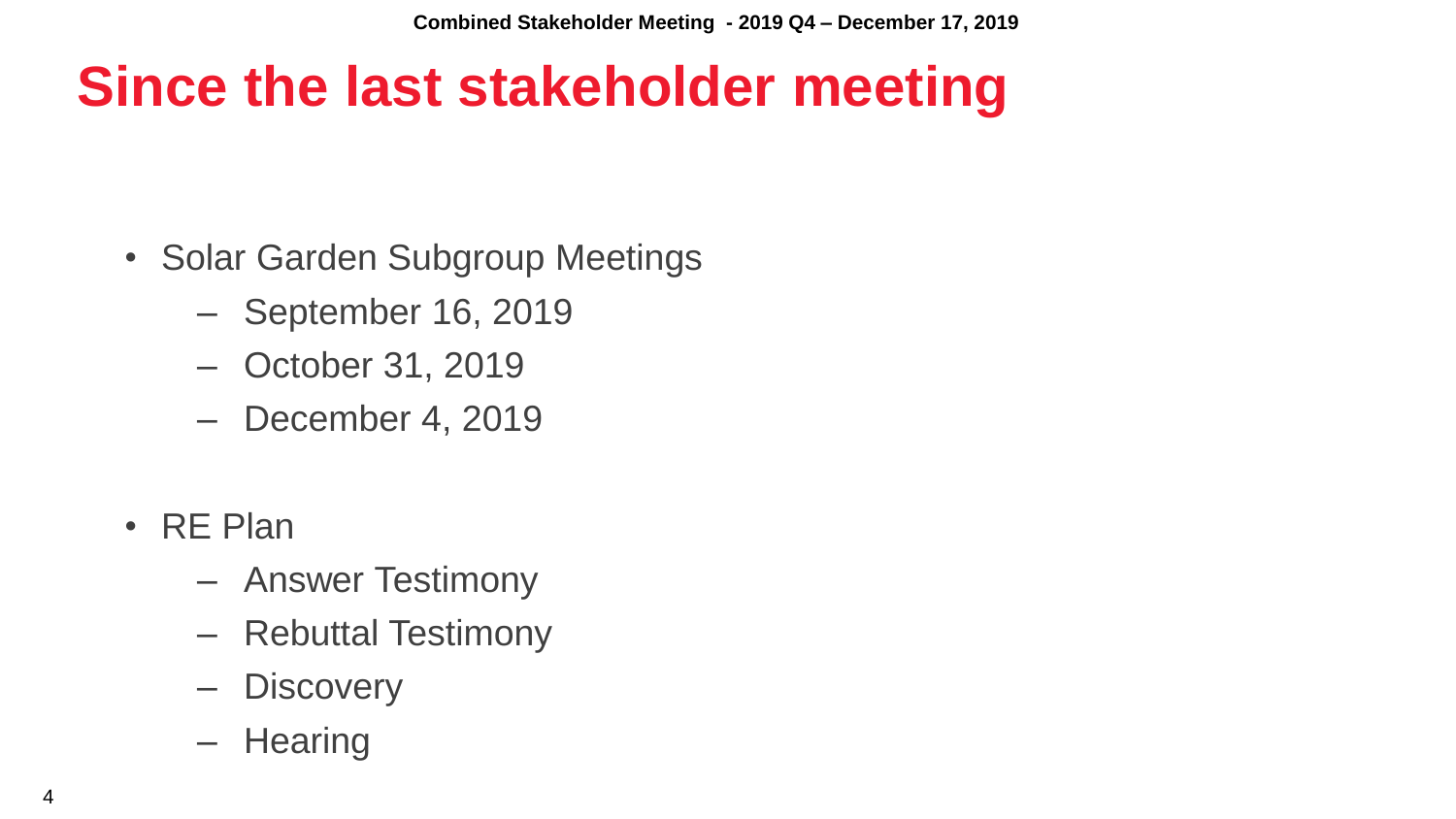#### **Rule Making and M-Docket Schedule**

| Proceeding                                   | <b>Due Dates</b>                              |  |
|----------------------------------------------|-----------------------------------------------|--|
| 19R-0096E - General NOPR Relating to ERP,    | October 21 – Comments                         |  |
| <b>RES, NEM, CSGs, &amp; Interconnection</b> | October 29 – Hearing                          |  |
|                                              | Additional due dates expected in January 2020 |  |
| 19R-0608E - Community Solar Gardens          | December 6 - Initial Comments                 |  |
| <b>NOPR</b>                                  | January 3 - Reply Comments                    |  |
|                                              | January 13 - Hearing                          |  |
| 19R-0654E - Interconnection NOPR             | January 7 - Initial Comments                  |  |
|                                              | January 21 - Reply Comments                   |  |
|                                              | February 3 - Hearing                          |  |
| 19M-0670E - Distribution System Planning     | January 10 - Notice of Participation Due      |  |
| <b>M-Docket</b>                              | February 3 – Initial Comments                 |  |
|                                              | March 13 – Reply Comments and Redlines        |  |
| 19M-0661EG - Performance-Based               | January 8 – Notice of Participation Due       |  |
| <b>Ratemaking M-Docket</b>                   |                                               |  |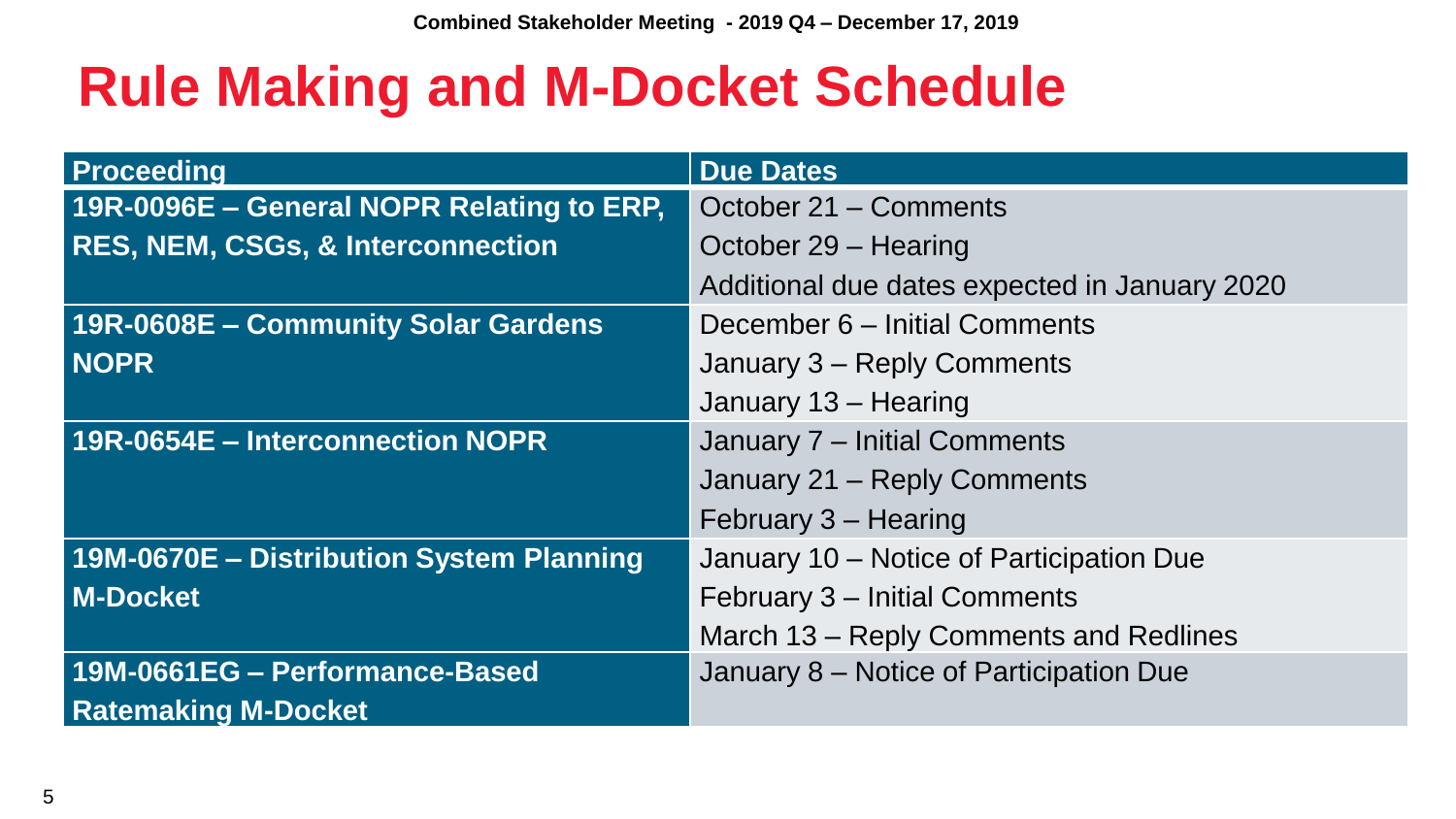#### **2020 Q1 Program Extension**

| <b>Proceeding</b>                     | <b>Capacity, Recurrence, and REC Incentive</b>                   |
|---------------------------------------|------------------------------------------------------------------|
| <b>Solar*Rewards Small - Option A</b> | 2 MW at \$0.005/kWh                                              |
| $(S25$ kW)                            | For each month Monthly in January, February, March               |
| <b>Solar*Rewards Medium</b>           | 6 MW at \$0.0375/kWh                                             |
| (25 to \$500kW)                       | Quarterly/Once in January                                        |
| <b>Solar*Rewards Large</b>            | Not included in 2020 Q1 Program Extension                        |
| $ $ (>500 kW)                         |                                                                  |
| Low-income On-Site Solar (CEO)        | Maximum of 300 applications at \$2/watt up front and \$0.034/kWh |
| $ $ (S3.5 kW)*                        | March 31, 2019 or when 300 applications, whichever is met first  |
|                                       |                                                                  |
| <b>Solar*Rewards Community RFP</b>    | Not included in 2020 Q1 Program Extension                        |
| (Including low-income)                |                                                                  |
| <b>Solar*Rewards Community SO</b>     | 2.5 MW available from 2017-2019                                  |
| (Including low-income)                | Various incentive levels with a maximum of \$0.0282/kWh          |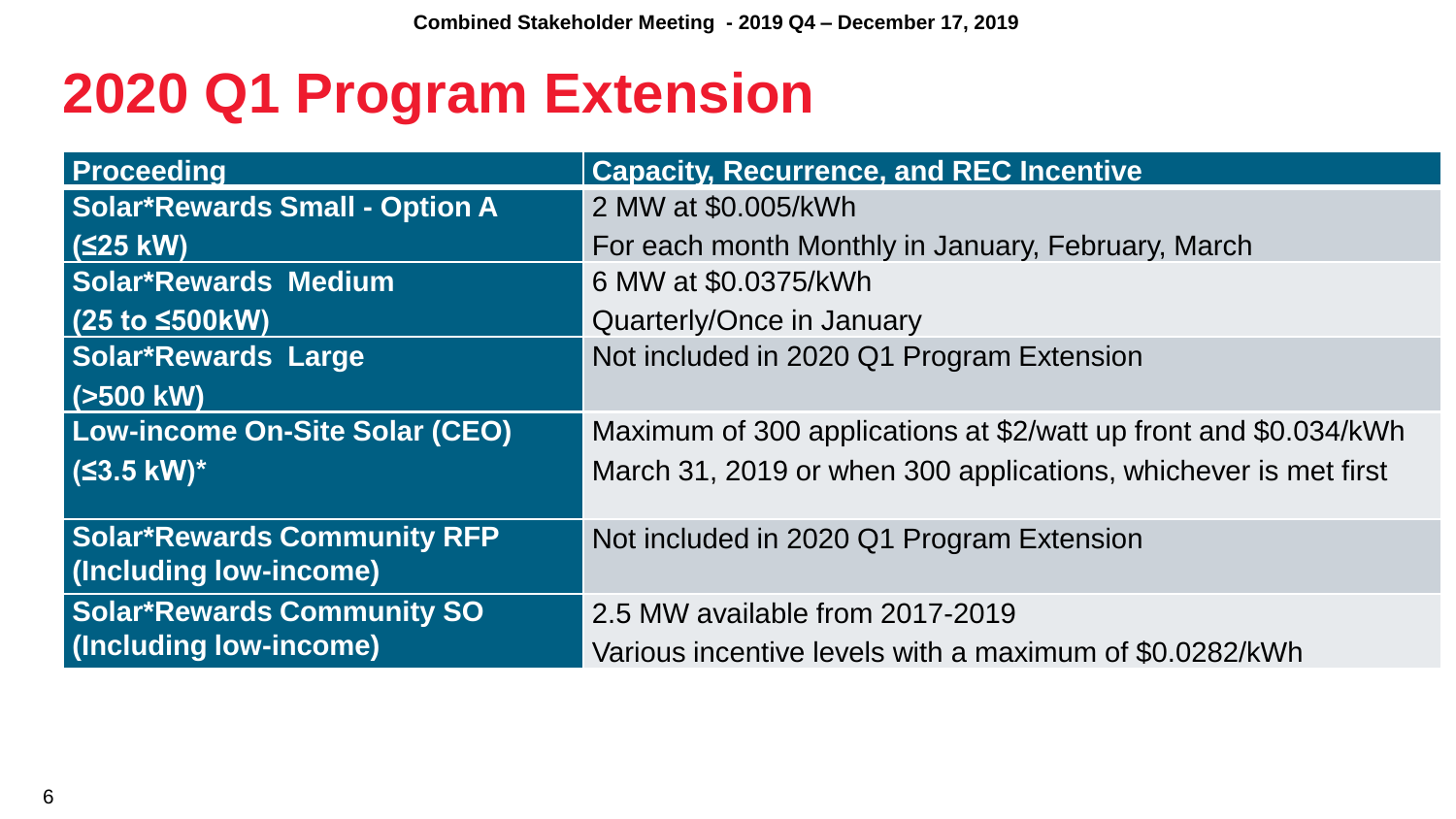## **Dashboards**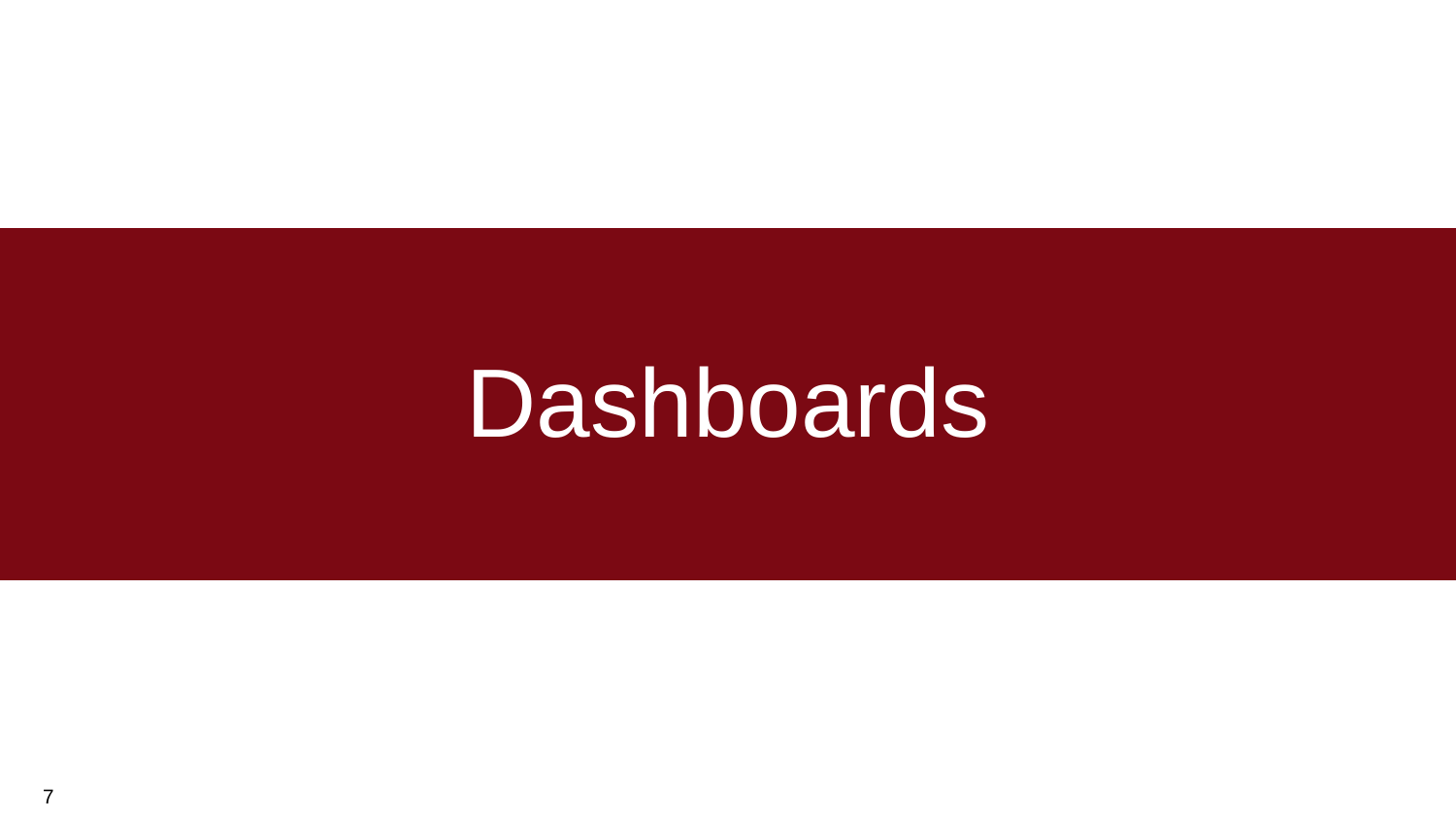#### **Solar\*Rewards – Quarterly Dashboard**



8 \*Source data was extracted on October 1, 2019. There may be variances in future dashboards from similar periods, particularly the "Stage Status" graphs that are a snapshot in time.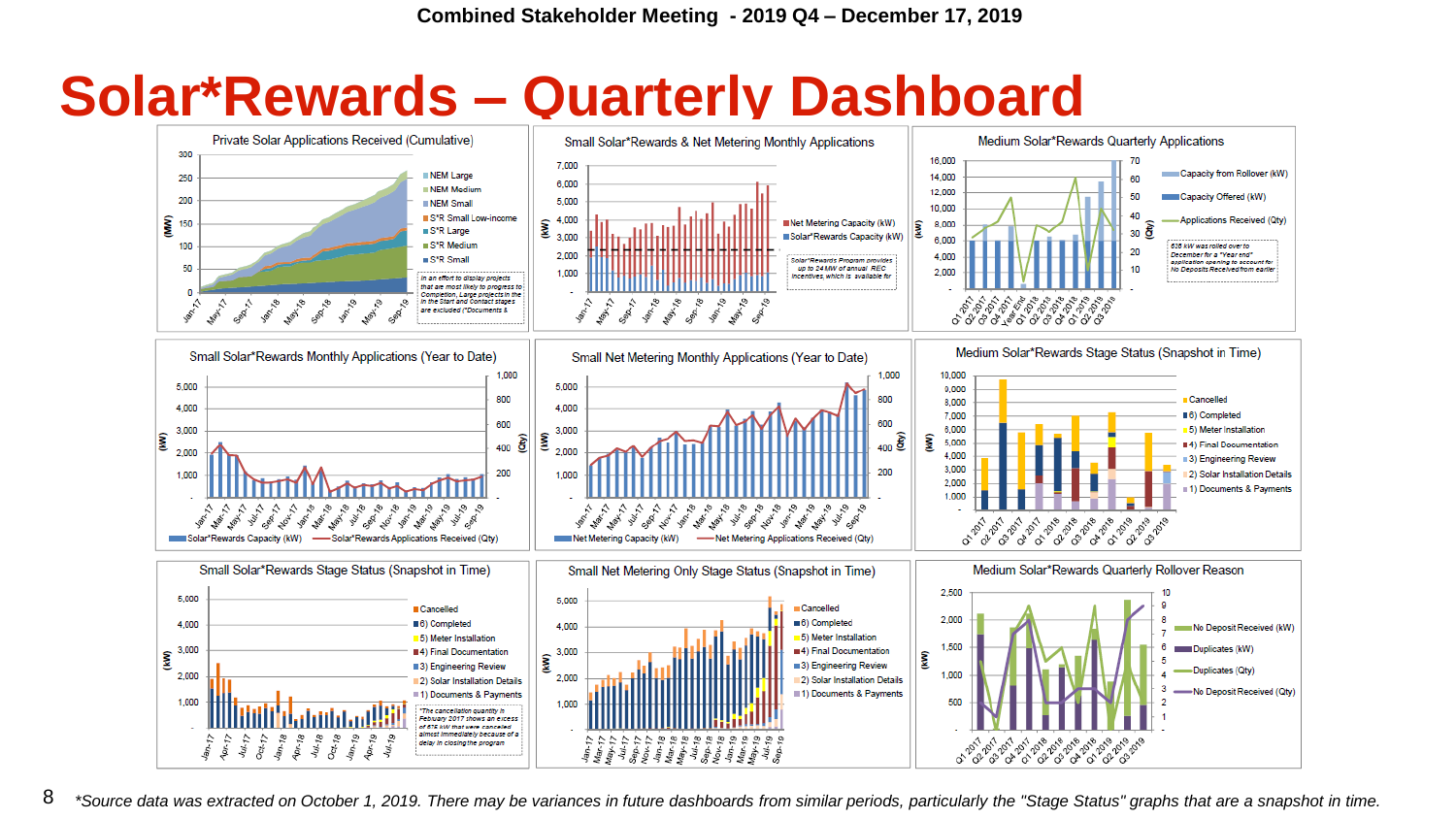#### **Solar\*Rewards & Net Metering Only – Small**

Q3 2019 was the largest quarter for Solar\*Rewards and Net Metering Only applications to date



<sup>9</sup> \*Source data was extracted on October 1, 2019. There may be variances in future dashboards from similar periods, particularly the "Stage Status" graphs that are a snapshot in time.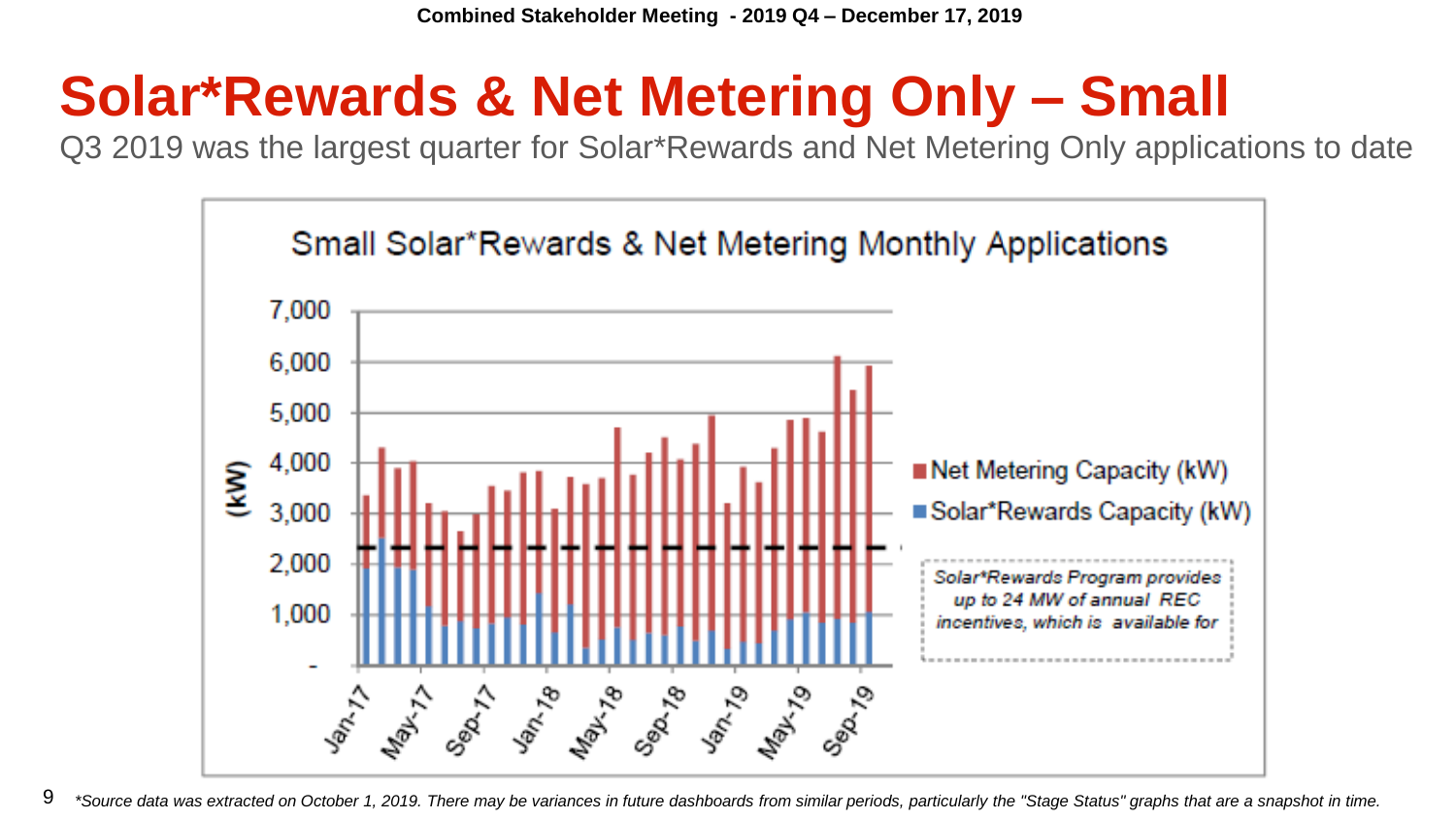#### **Solar\*Rewards & Net Metering Only – Small**

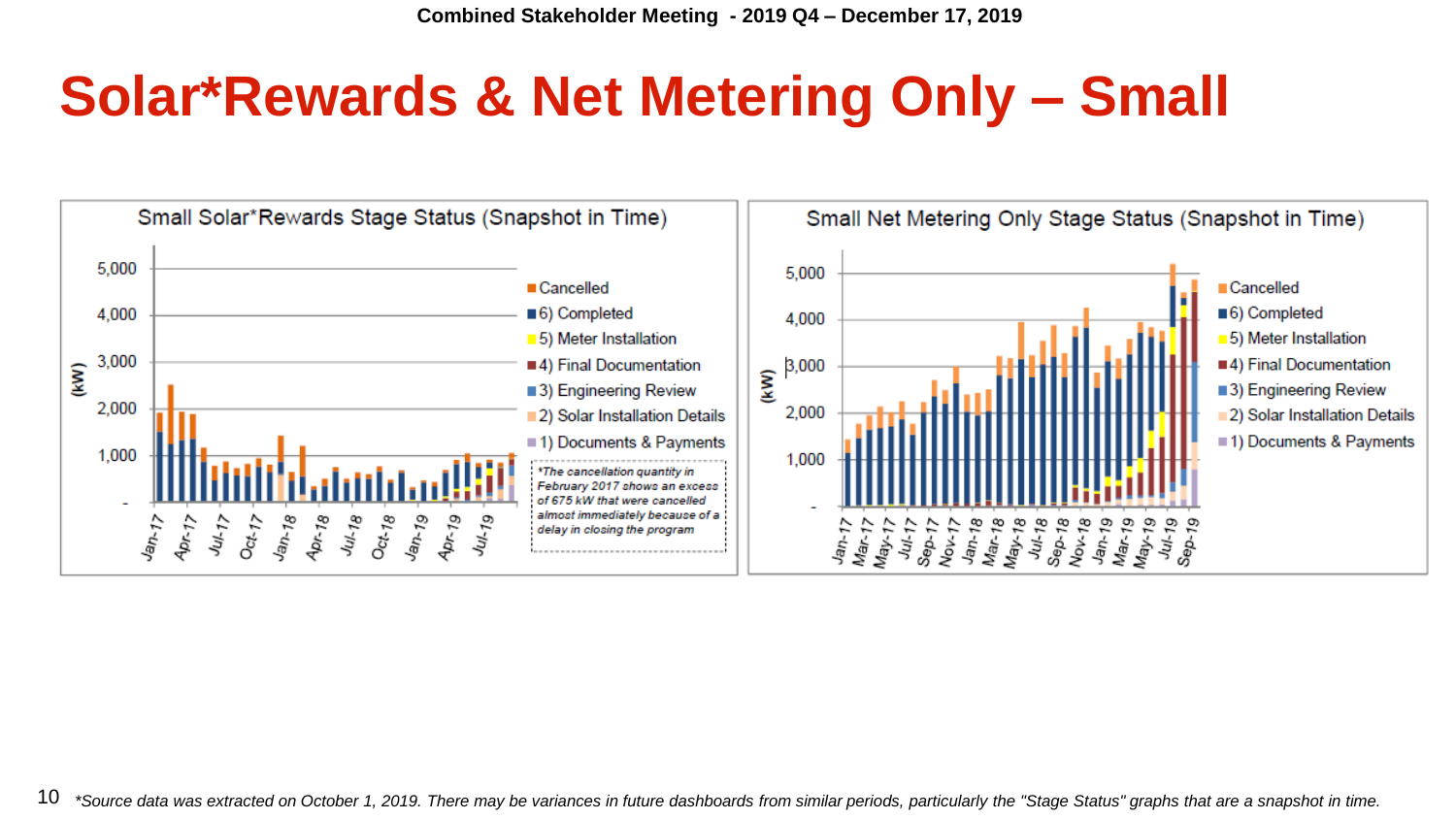#### **Solar\*Rewards – Medium**

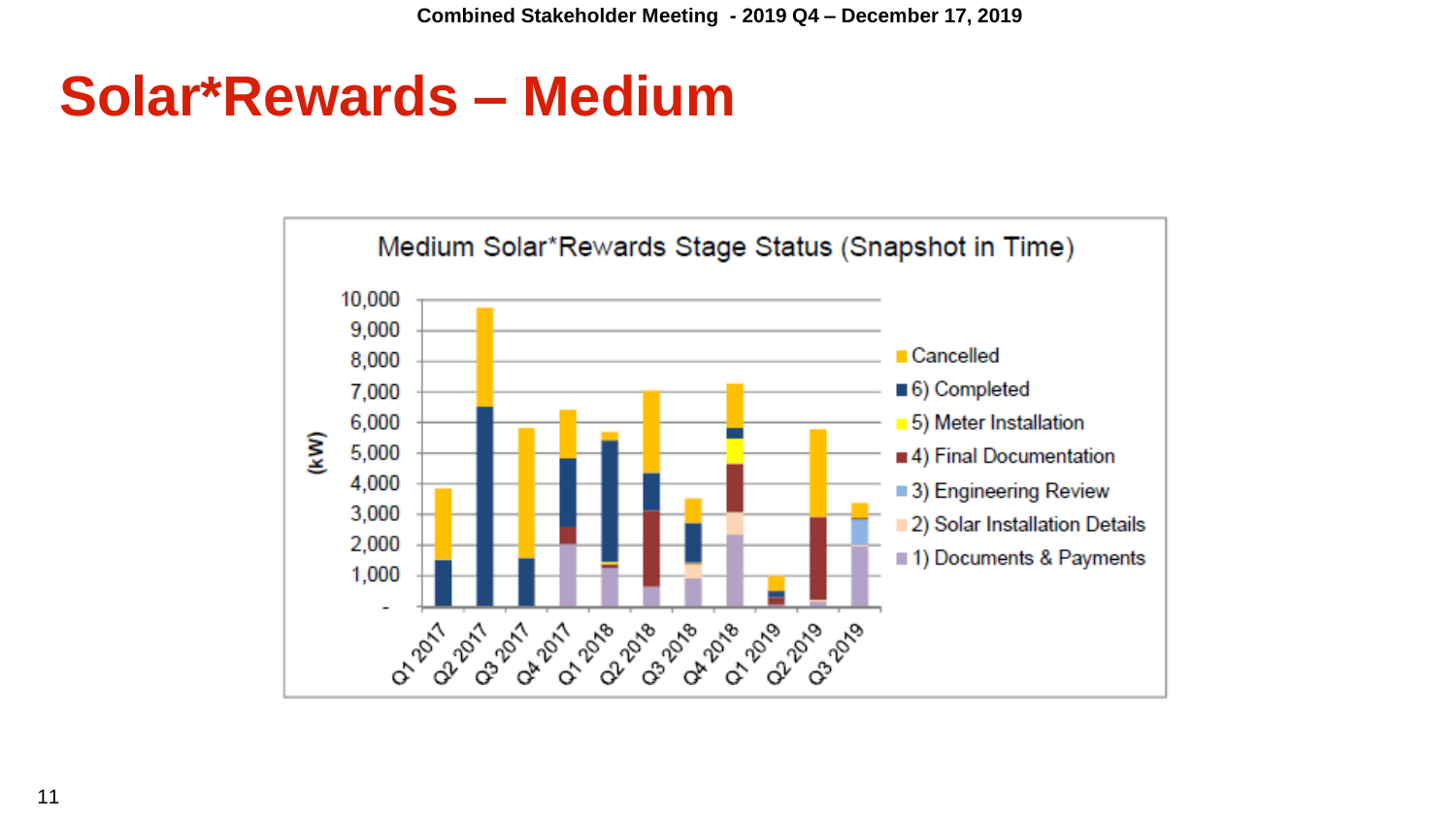#### **Solar\*Rewards – Medium**

2019 rollover capacity accumulated quarter-to-quarter including net of rollover and new capacity

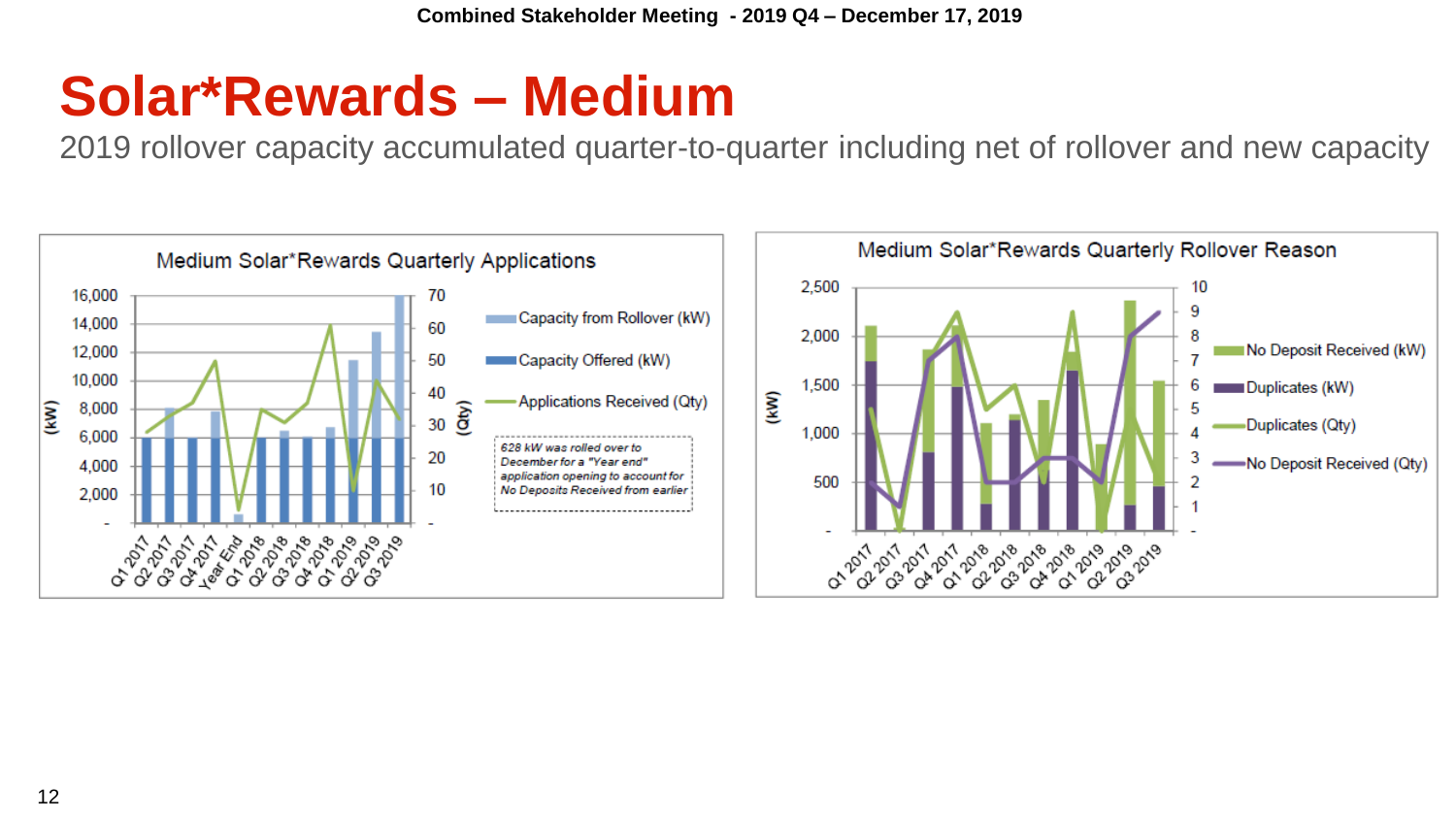### **Solar\*Rewards Community – Operational Status**

Solar garden interconnections have nearly doubled since year end 2018 from



#### **Solar\*Rewards Community Program Timeline**

| <b>Status</b> (as of October 28, 2019) | <b>Project sites</b> | <b>MW</b> |
|----------------------------------------|----------------------|-----------|
| <b>Pre-Interconnection Study</b>       | 51                   | 89.3      |
| Construction                           | 12                   | 20.4      |
| Operational                            | 67                   | 85.6      |
| <b>Totals</b>                          | 130                  | 179.5     |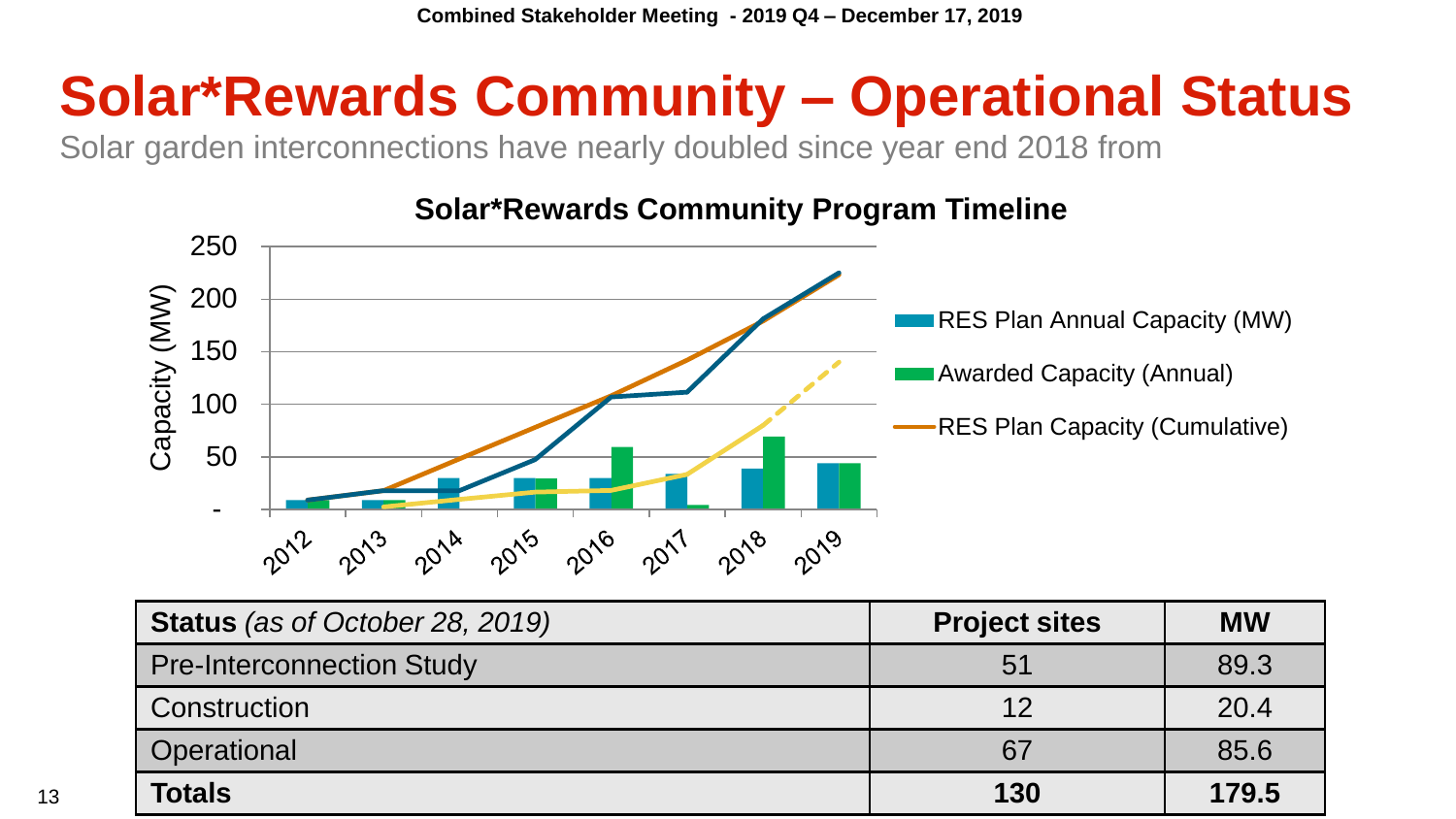#### **Solar\*Rewards Community – Subscribers**



14 \*Source data was extracted on October 1, 2019. There may be variances in future dashboards from similar periods, particularly the "Stage Status" graphs that are a snapshot in time.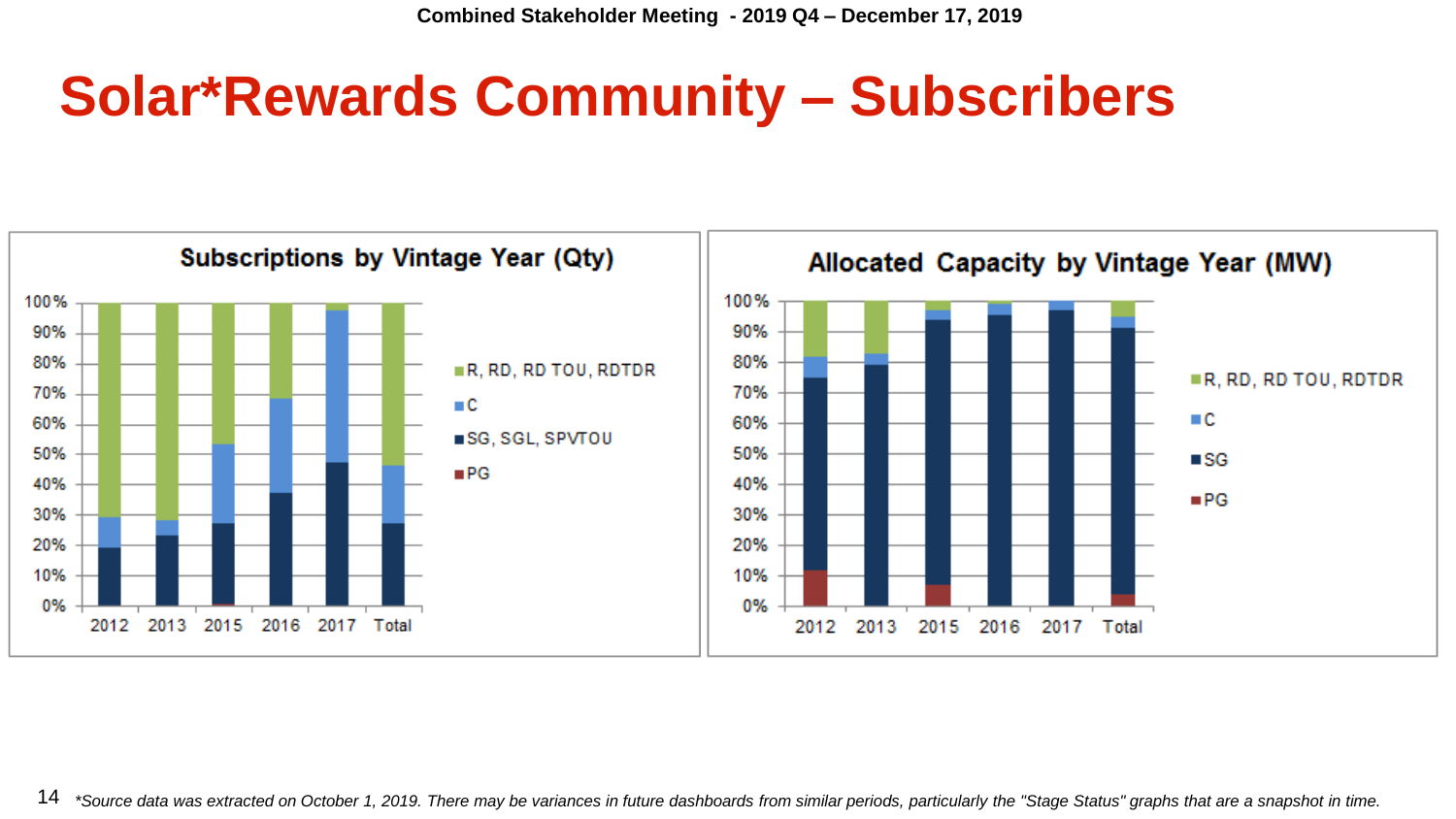#### **On-site Storage - Operational Status**

21 pre-approved battery "packages", which then require line diagrams specific to the application

#### **Cumulative On-site Battery Storage Project Status by Application Date**



| <b>Status</b> (as of September 30, 2019)                        | <b>Project sites</b> |
|-----------------------------------------------------------------|----------------------|
| Early Application (Documents, Installation Details, & Review)   | 28                   |
| Pending Installation (Final Documentation & Meter Installation) | 51                   |
| Completed                                                       | 362                  |
| <b>Totals</b>                                                   | 441                  |